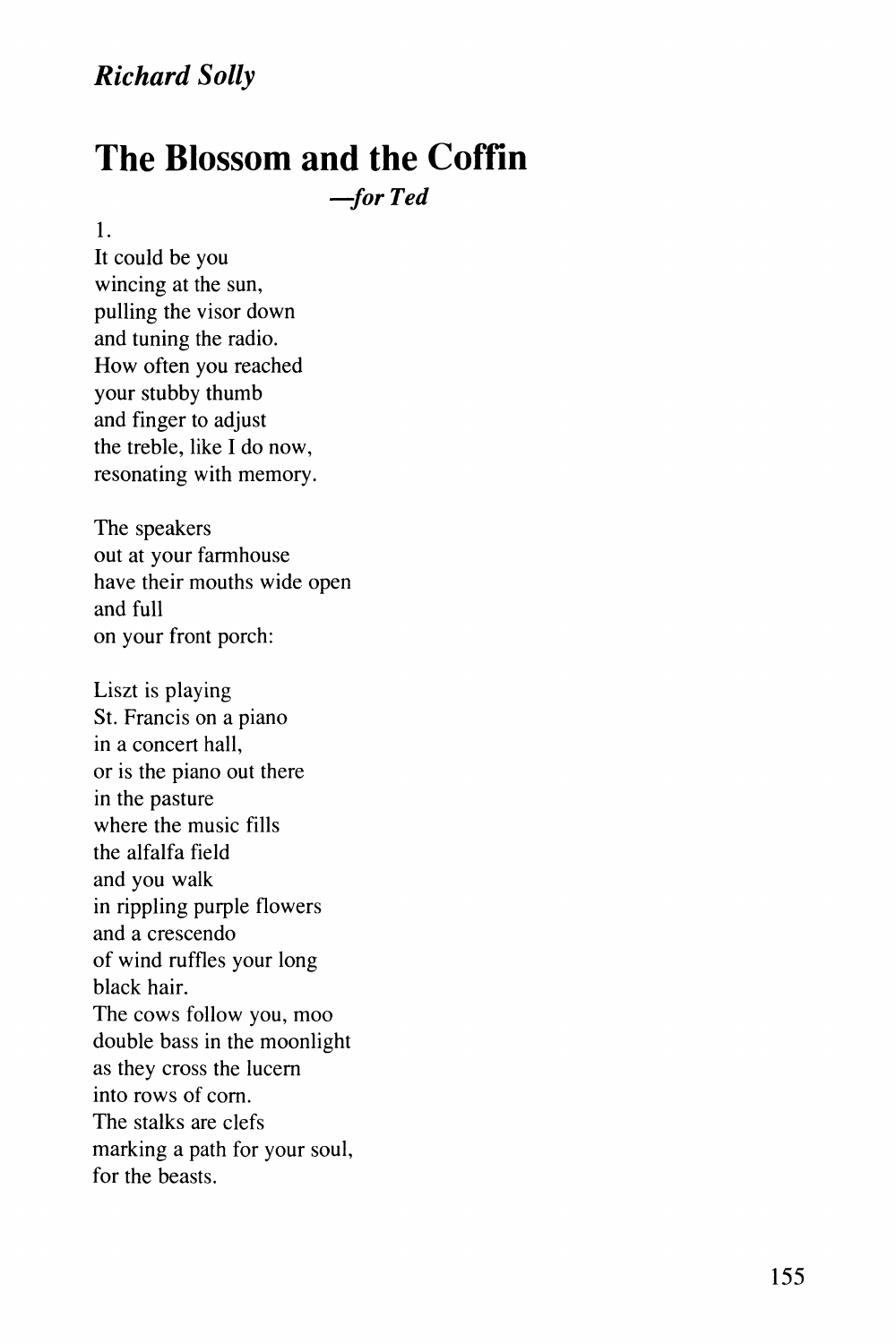## **Solly**

We are stunned by the piano that has brought us here, playing now in the thirteenth century. We live everywhere all at once.

2.

As I drive past your house, I see us up on the roof, hammers hung from our pants' loops and you, under your blue sky challenging God to a theological debate, believing in music, not prayer, while we shingle to Beethoven on the radio propped against the chimney.

You climb up here, a Jacob's ladder in every rung, but still insist paradise is held in your hand, the grooved handle to your hammer, or smelled in the bushes of lilacs, heard when Chagall plays a violin in his bathtub.

Here, at the peak of the roof, you only need to stand, you say, to touch the sky, see there is no afterlife. Joy is a plum tree in the yard, fuchsia blossoms on earth.